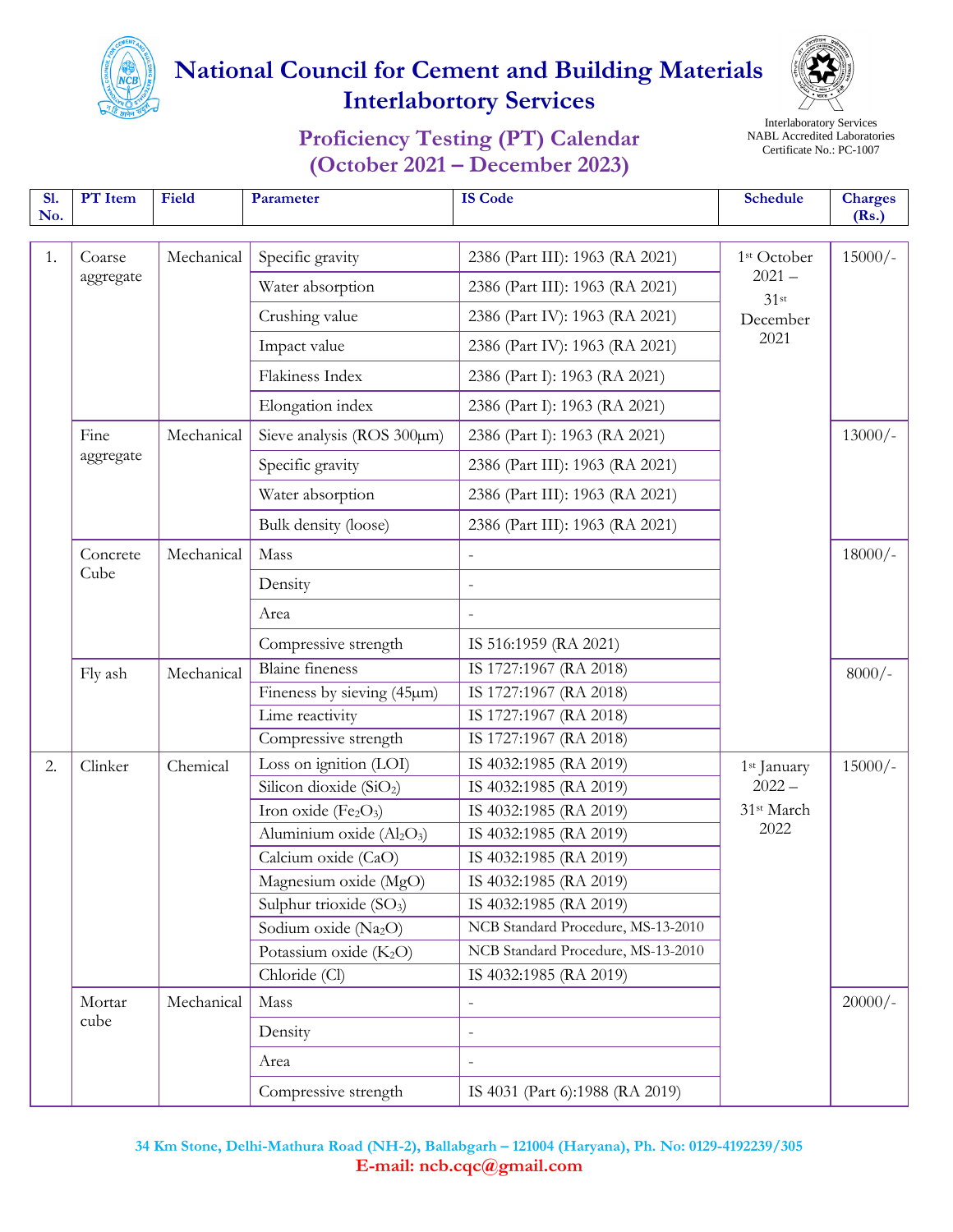



### **Proficiency Testing (PT) Calendar (October 2021 – December 2023)**

Interlaboratory Services NABL Accredited Laboratories Certificate No.: PC-1007

| SI.<br>No. | PT Item     | <b>Field</b> | Parameter                                    | <b>IS Code</b>                                  | <b>Schedule</b>              | <b>Charges</b><br>(Rs.) |
|------------|-------------|--------------|----------------------------------------------|-------------------------------------------------|------------------------------|-------------------------|
|            |             |              | Moisture                                     | IS 1350 (Part 1):1984 (RA 2019)/                |                              |                         |
|            | Coal        | Chemical     |                                              | ASTM/EN/ISO                                     |                              | $16000/-$               |
|            |             |              | Volatile Matter                              | IS 1350 (Part 1):1984 (RA 2019)/                |                              |                         |
|            |             |              | Ash                                          | ASTM/EN/ISO<br>IS 1350 (Part 1):1984 (RA 2019)/ |                              |                         |
|            |             |              |                                              | ASTM/EN/ISO                                     |                              |                         |
|            |             |              | Gross Calorific Value                        | IS 1350 (Part 2):2017/ASTM/EN/                  |                              |                         |
|            |             |              | Sulphur                                      | <b>ISO</b><br>IS 1350 (Part 3):1969 (RA         |                              |                         |
|            |             |              |                                              | $2015$ /ASTM/EN/ISO                             |                              |                         |
| 3.         | ${\rm PPC}$ | Chemical     | Loss on ignition (LOI)                       | IS 4032:1985 (RA 2019)                          | 1st April 2022               | $12000/-$               |
|            |             |              | Magnesium oxide (MgO)                        | IS 4032:1985 (RA 2019)                          | - 30 <sup>th</sup> June 2022 |                         |
|            |             |              | Sulphur trioxide (SO <sub>3</sub> )          | IS 4032:1985 (RA 2019)                          |                              |                         |
|            |             |              | Insoluble residue                            | IS 4032:1985 (RA 2019)                          |                              |                         |
|            |             |              | Sodium Oxide (Na <sub>2</sub> O)             | NCB Standard Procedure, MS-13-2010              |                              |                         |
|            |             |              | Potassium Oxide (K <sub>2</sub> O)           | NCB Standard Procedure, MS-13-2010              |                              |                         |
|            | ${\rm PPC}$ | Mechanical   | Specific surface (Blaine<br>fineness)        | IS 4031 (Part 2):1999 (RA 2018)                 |                              | $14000/-$               |
|            |             |              | Normal Consistency                           | IS 4031 (Part 4):1988 (RA 2019)                 |                              |                         |
|            |             |              | Initial setting time                         | IS 4031 (Part 5):1988 (RA 2019)                 |                              |                         |
|            |             |              | Final setting time                           | IS 4031 (Part 5):1988 (RA 2019)                 |                              |                         |
|            |             |              | 72±1 hrs. comp. sth.                         | IS 4031 (Part 6):1988 (RA 2019)                 |                              |                         |
|            |             |              | $168\pm2$ hrs. comp. sth.                    | IS 4031 (Part 6):1988 (RA 2019)                 |                              |                         |
|            |             |              | 672±4 hrs. comp. sth.                        | IS 4031 (Part 6):1988 (RA 2019)                 |                              |                         |
|            | Fly ash     | Chemical     | Loss on ignition (LOI)                       | IS 1727:1967 (RA 2018)                          |                              | $10000/-$               |
|            |             |              | Silicon dioxide (SiO <sub>2</sub> )          | IS 1727:1967 (RA 2018)                          |                              |                         |
|            |             |              | Iron oxide (Fe <sub>2</sub> O <sub>3</sub> ) | IS 1727:1967 (RA 2018)                          |                              |                         |
|            |             |              | Aluminium oxide $(Al2O3)$                    | IS 1727:1967 (RA 2018)                          |                              |                         |
|            |             |              | Calcium oxide (CaO)                          | IS 1727:1967 (RA 2018)                          |                              |                         |
|            |             |              | Magnesium oxide (MgO)                        | IS 1727:1967 (RA 2018)                          |                              |                         |
|            |             |              | Sulphur trioxide (SO <sub>3</sub> )          | IS 1727:1967 (RA 2018)                          |                              |                         |
|            |             |              | Sodium oxide (Na2O)                          | NCB Standard Procedure, MS-14-2010              |                              |                         |
|            |             |              | Potassium oxide $(K_2O)$                     | NCB Standard Procedure, MS-14-2010              |                              |                         |
|            |             |              | Chloride (Cl)                                | IS 4032:1985 (RA 2019)/MS-14-2010               |                              |                         |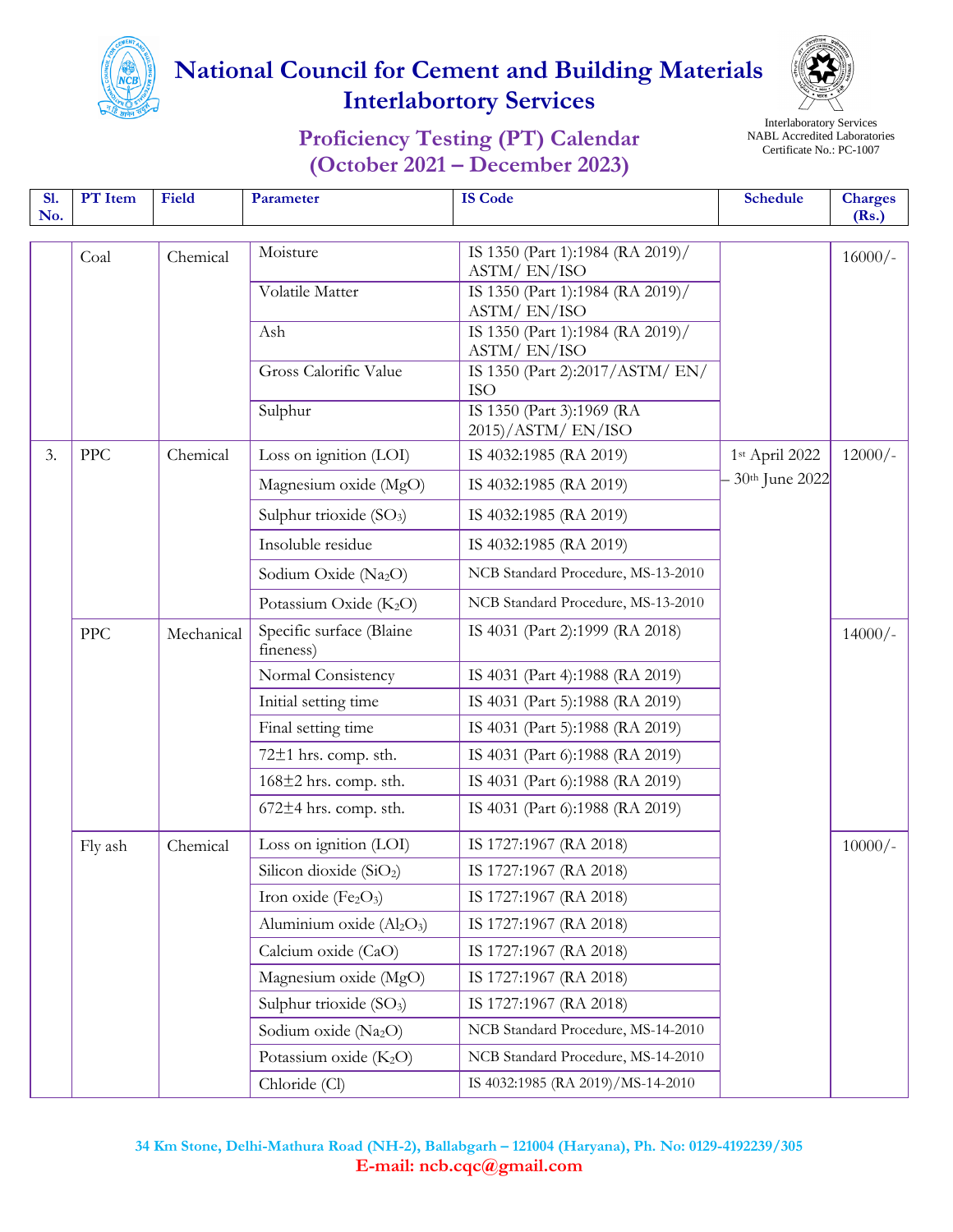



### **Proficiency Testing (PT) Calendar (October 2021 – December 2023)**

Interlaboratory Services NABL Accredited Laboratories Certificate No.: PC-1007

| <b>S1.</b><br>No. | PT Item                         | Field      | Parameter                                | <b>IS Code</b>                                    | <b>Schedule</b>                                        | <b>Charges</b><br>(Rs.) |  |
|-------------------|---------------------------------|------------|------------------------------------------|---------------------------------------------------|--------------------------------------------------------|-------------------------|--|
| 4.                | Concrete<br>cube                | Mechanical | Mass                                     |                                                   | 1st July 2022<br>30 <sup>th</sup><br>September<br>2022 | $18000/-$               |  |
|                   |                                 |            | Density                                  |                                                   |                                                        |                         |  |
|                   |                                 |            | Area                                     |                                                   |                                                        |                         |  |
|                   |                                 |            | Compressive strength                     | IS 516:1959 (RA 2021)                             |                                                        |                         |  |
|                   | Water for<br>concrete           | Chemical   | Organic (volatile)<br>filterable residue | IS 3025 (Part 18): 1984 (RA 2017)                 |                                                        | $8000/-$                |  |
|                   |                                 |            | Inorganic (fixed)<br>filterable residue  | IS 3025 (Part 18): 1984 (RA 2017)                 |                                                        |                         |  |
|                   |                                 |            | Sulphates (as $SO_3$ )                   | IS 3025 (Part 24):1986 (RA 2019)                  |                                                        |                         |  |
|                   |                                 |            | Chlorides (as Cl)                        | IS 3025 (Part 32): 1988 (RA 2019)                 |                                                        |                         |  |
|                   |                                 |            | Suspended (non-filterable)<br>matter     | IS 3025 (Part 17):1984 (RA 2017)                  |                                                        |                         |  |
|                   |                                 |            | pH                                       | IS 3025 (Part 11): 1983 (RA 2017)                 |                                                        |                         |  |
|                   |                                 |            | Alkalinity                               | IS 3025 (Part 23): 1986 (RA 2019)                 |                                                        |                         |  |
|                   | <b>OPC</b>                      | Mechanical | Specific surface (Blaine<br>fineness)    | IS 4031 (Part 2):1999 (RA 2018)                   |                                                        | $14000/-$               |  |
|                   |                                 |            | Normal Consistency                       | IS 4031 (Part 4):1988 (RA 2019)                   |                                                        |                         |  |
|                   |                                 |            | Initial setting time                     | IS 4031 (Part 5):1988 (RA 2019)                   |                                                        |                         |  |
|                   |                                 |            | Final setting time                       | IS 4031 (Part 5):1988 (RA 2019)                   |                                                        |                         |  |
|                   |                                 |            | $72±1$ hrs. comp. sth.                   | IS 4031 (Part 6):1988 (RA 2019)                   |                                                        |                         |  |
|                   |                                 |            | $168\pm2$ hrs. comp. sth.                | IS 4031 (Part 6):1988 (RA 2019)                   |                                                        |                         |  |
|                   |                                 |            | $672±4$ hrs. comp. sth.                  | IS 4031 (Part 6):1988 (RA 2019)                   |                                                        |                         |  |
| 5.                | Burnt clay<br>building<br>brick | Mechanical | Water absorption                         | IS 3495 (Part 2): 2019                            | 1 <sup>st</sup> October<br>2022<br>$31$ st             | $15000/-$               |  |
|                   |                                 |            | Compressive strength                     | IS 3495 (Part 1): 2019                            |                                                        |                         |  |
|                   | Steel bar                       | Mechanical | Mass per metre                           | IS 1786:2008 (RA 2018) &<br>IS 1608 (Part 1):2018 |                                                        | $12000/-$               |  |
|                   | Steel bar<br>$(12 \text{ mm})$  |            | Yield stress                             |                                                   | December<br>2022                                       |                         |  |
|                   |                                 |            | Elongation                               |                                                   |                                                        |                         |  |
|                   |                                 |            |                                          |                                                   | Tensile strength                                       |                         |  |

**34 Km Stone, Delhi-Mathura Road (NH-2), Ballabgarh – 121004 (Haryana), Ph. No: 0129-4192239/305 E-mail: ncb.cqc@gmail.com**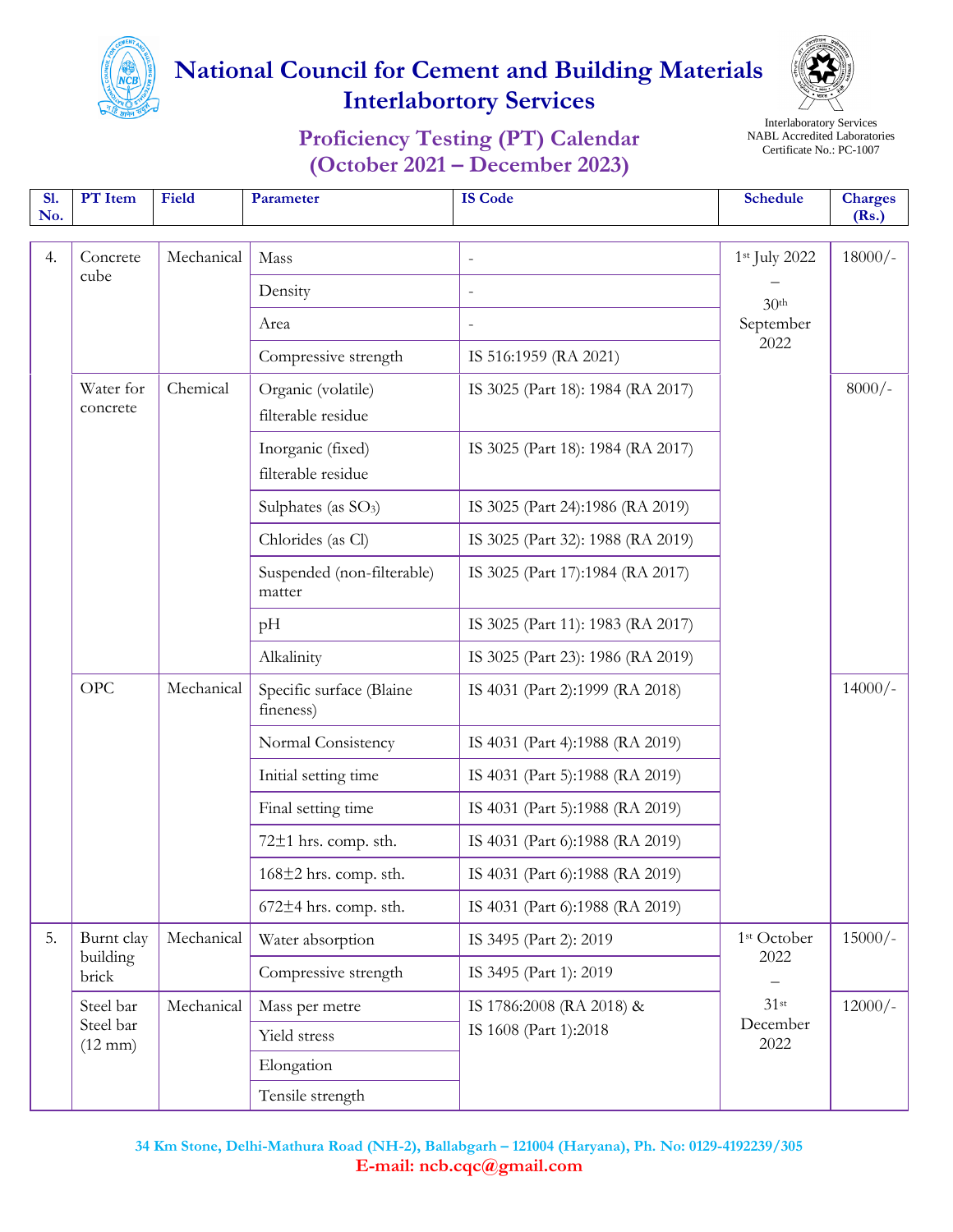



#### **Proficiency Testing (PT) Calendar (October 2021 – December 2023)**

Interlaboratory Services NABL Accredited Laboratories Certificate No.: PC-1007

| S1.<br>No. | PT Item    | Field      | Parameter                                         | <b>IS Code</b>                     | <b>Schedule</b>  | <b>Charges</b><br>(Rs.) |
|------------|------------|------------|---------------------------------------------------|------------------------------------|------------------|-------------------------|
|            | OPC        | Chemical   | Loss on ignition (LOI)                            | IS 4032:1985 (RA 2019)             |                  | $12000/-$               |
|            |            |            | Silicon dioxide $(SiO2)$                          | IS 4032:1985 (RA 2019)             |                  |                         |
|            |            |            | Iron oxide (Fe2O3)                                | IS 4032:1985 (RA 2019)             |                  |                         |
|            |            |            | Aluminium oxide (Al <sub>2</sub> O <sub>3</sub> ) | IS 4032:1985 (RA 2019)             |                  |                         |
|            |            |            | Calcium oxide (CaO)                               | IS 4032:1985 (RA 2019)             |                  |                         |
|            |            |            | Magnesium oxide (MgO)                             | IS 4032:1985 (RA 2019)             |                  |                         |
|            |            |            | Sulphur trioxide (SO <sub>3</sub> )               | IS 4032:1985 (RA 2019)             |                  |                         |
|            |            |            | Insoluble residue                                 | IS 4032:1985 (RA 2019)             |                  |                         |
|            |            |            | Sodium oxide (Na <sub>2</sub> O)                  | NCB Standard Procedure, MS-13-2010 |                  |                         |
|            |            |            | Potassium oxide (K <sub>2</sub> O)                | NCB Standard Procedure, MS-13-2010 |                  |                         |
|            |            |            | Chloride (Cl)                                     | IS 4032:1985 (RA 2019)             |                  |                         |
| 6.         | PPC        | Chemical   | Loss on ignition (LOI)                            | IS 4032:1985 (RA 2019)             | 1st January 2023 | $12000/-$               |
|            |            |            | Magnesium oxide (MgO)                             | IS 4032:1985 (RA 2019)             |                  |                         |
|            |            |            | Sulphur trioxide (SO <sub>3</sub> )               | IS 4032:1985 (RA 2019)             | 31st March       |                         |
|            |            |            | Insoluble residue                                 | IS 4032:1985 (RA 2019)             | 2023             |                         |
|            |            |            | Sodium Oxide (Na2O)                               | NCB Standard Procedure, MS-13-2010 |                  |                         |
|            |            |            | Potassium Oxide (K <sub>2</sub> O)                | NCB Standard Procedure, MS-13-2010 |                  |                         |
|            | <b>PPC</b> | Mechanical | Specific surface (Blaine fineness)                | IS 4031 (Part 2):1999 (RA 2018)    |                  | $14000/-$               |
|            |            |            | Normal Consistency                                | IS 4031 (Part 4):1988 (RA 2019)    |                  |                         |
|            |            |            | Initial setting time                              | IS 4031 (Part 5):1988 (RA 2019)    |                  |                         |
|            |            |            | Final setting time                                | IS 4031 (Part 5):1988 (RA 2019)    |                  |                         |
|            |            |            | 72±1 hrs. comp. sth.                              | IS 4031 (Part 6):1988 (RA 2019)    |                  |                         |
|            |            |            | $168\pm2$ hrs. comp. sth.                         | IS 4031 (Part 6):1988 (RA 2019)    |                  |                         |
|            |            |            | $672±4$ hrs. comp. sth.                           | IS 4031 (Part 6):1988 (RA 2019)    |                  |                         |
|            | Limestone  | Chemical   | Loss on ignition (LOI)                            | IS 1760 (Part 1): 1991 (RA 2017)   |                  | $13000/-$               |
|            |            |            | Silica ( $SiO2$ )                                 | IS 1760 (Part 2): 1991 (RA 2017)   |                  |                         |
|            |            |            | Iron oxide (Fe2O3)                                | IS 1760 (Part 3): 1992 (RA 2017)   |                  |                         |
|            |            |            | Alumina (Al <sub>2</sub> O <sub>3</sub> )         | IS 1760 (Part 3): 1992 (RA 2017)   |                  |                         |
|            |            |            | Calcium oxide (CaO)                               | IS 1760 (Part 3): 1992 (RA 2017)   |                  |                         |
|            |            |            | Magnesium oxide (MgO)                             | IS 1760 (Part 3): 1992 (RA 2017)   |                  |                         |
|            |            |            | Sodium oxide (Na2O)                               | NCB Standard Procedure, MS-13-2010 |                  |                         |
|            |            |            | Potassium oxide $(K_2O)$                          | NCB Standard Procedure, MS-13-2010 |                  |                         |
|            |            |            | Free silica                                       | IS 1760 (Part 6):2001 (RA 2017)    |                  |                         |

**34 Km Stone, Delhi-Mathura Road (NH-2), Ballabgarh – 121004 (Haryana), Ph. No: 0129-4192239/305 E-mail: ncb.cqc@gmail.com**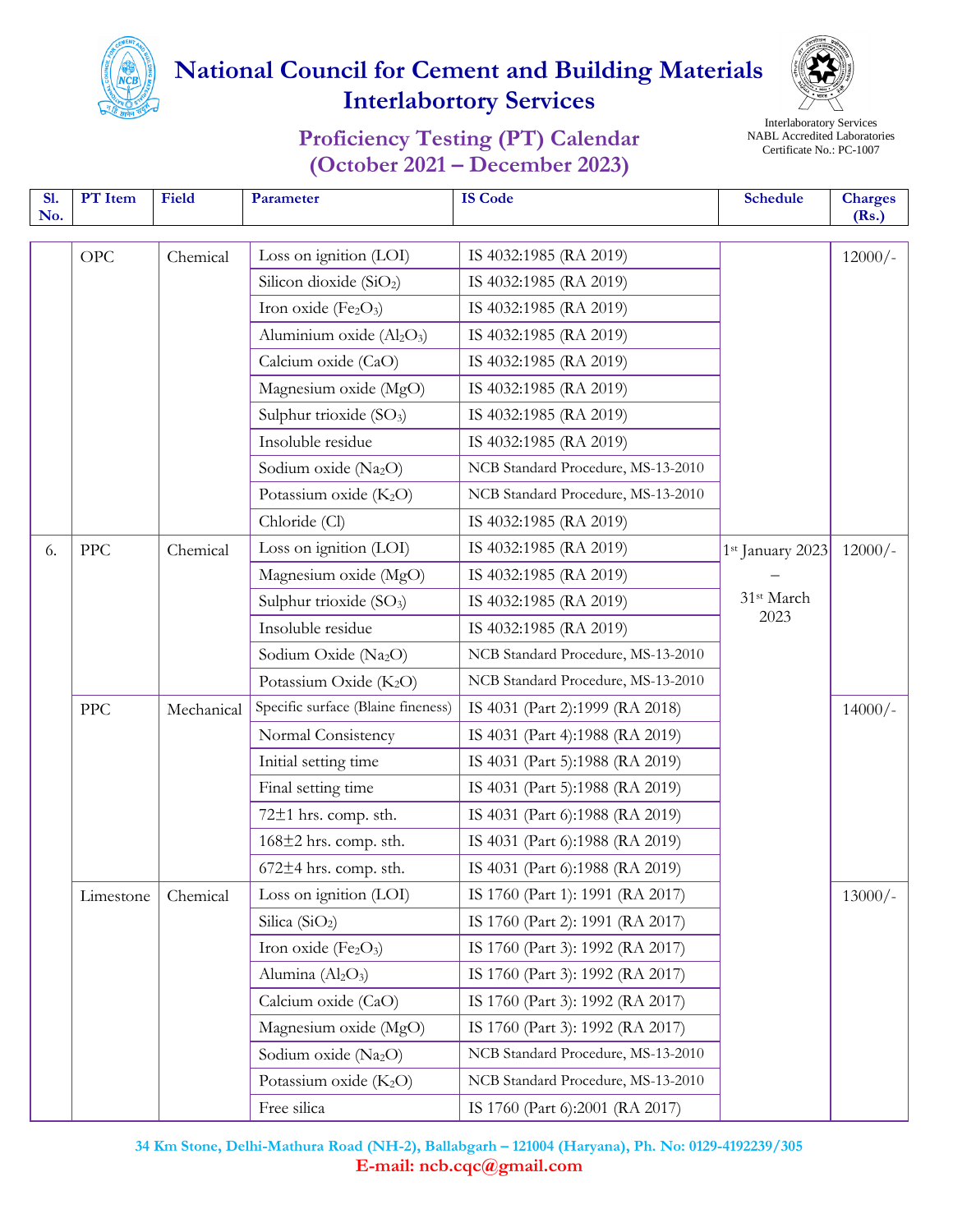



### **Proficiency Testing (PT) Calendar (October 2021 – December 2023)**

Interlaboratory Services NABL Accredited Laboratories Certificate No.: PC-1007

| <b>S1.</b><br>No. | PT Item               | Field      | Parameter                                | <b>IS Code</b>                                  | <b>Schedule</b>                 | <b>Charges</b><br>(Rs.) |  |
|-------------------|-----------------------|------------|------------------------------------------|-------------------------------------------------|---------------------------------|-------------------------|--|
| 7.                | Coal                  | Chemical   | Moisture                                 | IS 1350 (Part 1):1984 (RA 2019)/<br>ASTM/EN/ISO | 1st April 2023                  | $16000/-$               |  |
|                   |                       |            | Volatile Matter                          | IS 1350 (Part 1):1984 (RA 2019)/<br>ASTM/EN/ISO | 31st June 2023                  |                         |  |
|                   |                       |            | Ash                                      | IS 1350 (Part 1):1984 (RA 2019)/<br>ASTM/EN/ISO |                                 |                         |  |
|                   |                       |            | Gross Calorific Value                    | IS 1350 (Part 2):2017/ASTM/EN/<br><b>ISO</b>    |                                 |                         |  |
|                   |                       |            | Sulphur                                  | IS 1350 (Part 3):1969 (RA 2015)/<br>ASTM/EN/ISO |                                 |                         |  |
|                   | Tile                  | Mechanical | Water absorption                         | IS 13630 (Part 2):2019                          |                                 | $15000/-$               |  |
|                   |                       |            | Modulus of rupture                       | IS 13630 (Part 6):2019                          |                                 |                         |  |
|                   |                       |            | Breaking strength                        | IS 13630 (Part 6):2019                          |                                 |                         |  |
|                   | Water for<br>concrete | Chemical   | Organic (volatile) filterable<br>residue | IS 3025 (Part 18): 1984 (RA 2017)               |                                 | $8000/-$                |  |
|                   |                       |            | Inorganic (fixed) filterable<br>residue  | IS 3025 (Part 18): 1984 (RA 2017)               |                                 |                         |  |
|                   |                       |            | Sulphates (as SO <sub>3</sub> )          | IS 3025 (Part 24):1986 (RA 2019)                |                                 |                         |  |
|                   |                       |            | Chlorides (as Cl)                        | IS 3025 (Part 32): 1988 (RA 2019)               |                                 |                         |  |
|                   |                       |            | Suspended (non-filterable)<br>matter     | IS 3025 (Part 17):1984 (RA 2017)                |                                 |                         |  |
|                   |                       |            | pH                                       | IS 3025 (Part 11): 1983 (RA 2017)               |                                 |                         |  |
|                   |                       |            | Alkalinity                               | IS 3025 (Part 23): 1986 (RA 2019)               |                                 |                         |  |
| 8.                | Coarse<br>aggregate   | Mechanical | Specific gravity                         | 2386 (Part III): 1963 (RA 2021)                 | $1st$ July 2023 –               | $15000/-$               |  |
|                   |                       |            | Water absorption                         | 2386 (Part III): 1963 (RA 2021)                 | $31$ st<br>September<br>2023    |                         |  |
|                   |                       |            | Crushing value                           | 2386 (Part IV): 1963 (RA 2021)                  |                                 |                         |  |
|                   |                       |            | Impact value                             | 2386 (Part IV): 1963 (RA 2021)                  |                                 |                         |  |
|                   |                       |            | Flakiness Index                          | 2386 (Part I): 1963 (RA 2021)                   |                                 |                         |  |
|                   |                       |            | Elongation index                         | 2386 (Part I): 1963 (RA 2021)                   |                                 |                         |  |
|                   | Fine                  | Mechanical | Sieve analysis (ROS 300µm)               | 2386 (Part I): 1963 (RA 2021)                   |                                 | $13000/-$               |  |
|                   | aggregate             |            | Specific gravity                         | 2386 (Part III): 1963 (RA 2021)                 |                                 |                         |  |
|                   |                       |            | Water absorption                         | 2386 (Part III): 1963 (RA 2021)                 |                                 |                         |  |
|                   |                       |            |                                          | Bulk density (loose)                            | 2386 (Part III): 1963 (RA 2021) |                         |  |

**34 Km Stone, Delhi-Mathura Road (NH-2), Ballabgarh – 121004 (Haryana), Ph. No: 0129-4192239/305 E-mail: ncb.cqc@gmail.com**